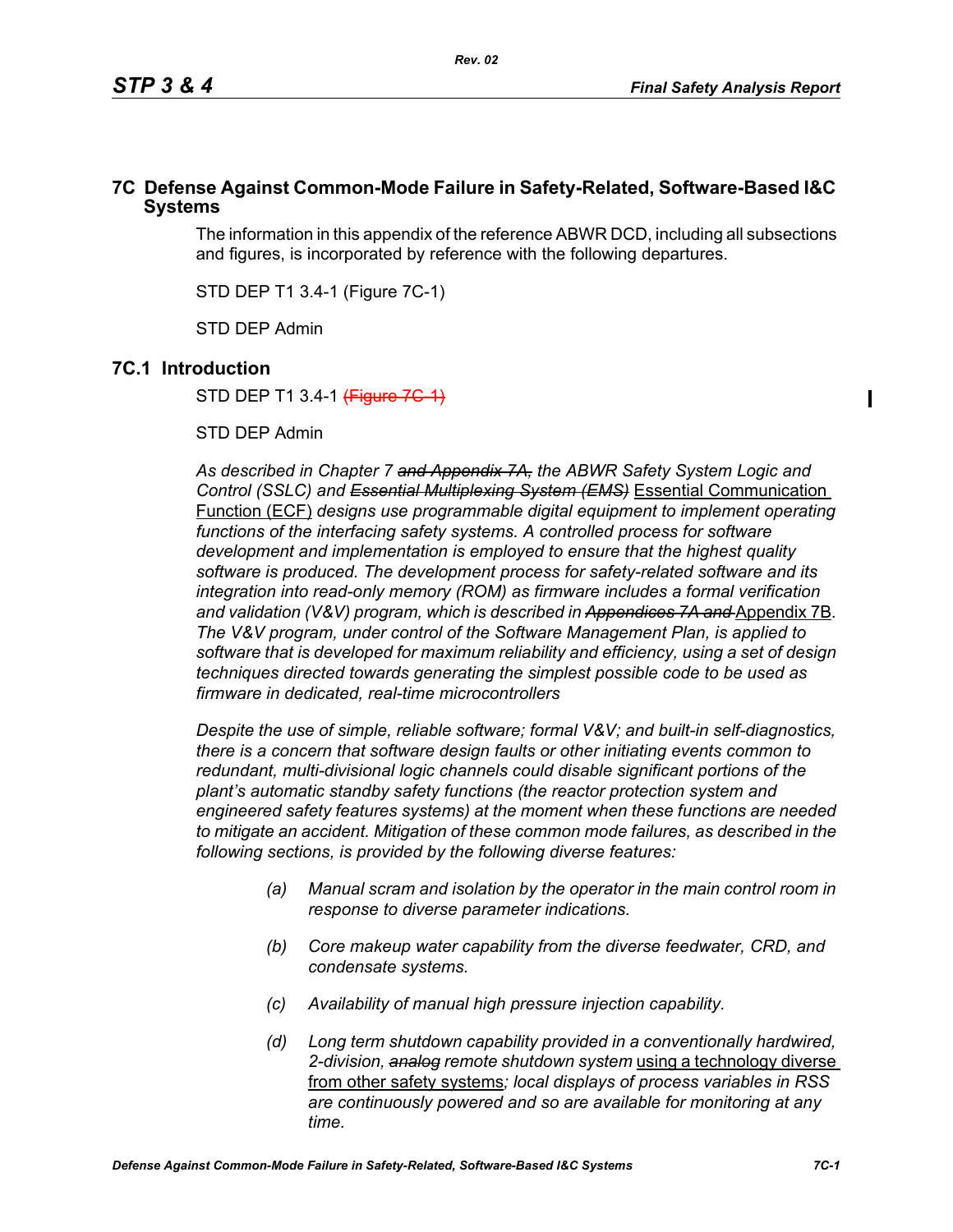П

 $\mathbf I$ 

# **7C.3 Defense Against Common-Mode Failure**

STD DEP T1 3.4-1 (Figure 7G-1)

*A strong V&V program can reduce the probability of common mode failure to a very low level because the simple modules used in each division, although identical in some cases, can be thoroughly tested during the validation process. In addition to software V&V, however, SSLC contains several system level and functional level defenses against common mode failure, as follows:*

- *(1) System Level Defenses Against Common Mode Failure*
	- *(a) Operational defenses*
		- *(i) Asynchronous operation of multiple protection divisions; timing signals are not exchanged among divisions*
		- *(ii) Automatic error checking on all multiplexed* data *transmission paths. Only the last good data is used for logic processing unless a permanent fault is detected, thereby causing the channel to trip and alarm.*

*The functional program logic in the SSLC controllers also provides protection against common mode failures, as follows:*

- *(1) Functional Defenses Against Common Mode Software Failure*
	- *(c) Multiplexing and other data* Data *transmission functions use standard, open protocols that are verified to industry standards and are also qualified to Class 1E standards*

# **7C.4 Common Mode Failure Analysis**

STD DEP T1 3.4-1 (Figure 7G-1)

#### *JUNE, 1993*

*As of the week of June 7, 1993, the staff indicated that, with the addition of the hardwired HPCF manual control in the MCR, the issue of I&C diversity would be closed, pending the staff's final review of the results of the analyses that were re-done to incorporate manual HPCF initiation. Within the U.S. licensing material, manual HPCF Loop C initiation will be presented as a manual switch hardwired to a programmable logic controller (PLC) device that is independent of Safety System Logic and Control (SSLC) and the Essential Multiplexing System (EMS)* Essential Communication Function (ECF) network*. SSLC and EMS* ECF *will continue to provide the automatic software-based initiation logic for HPCF Loop C [see reference 7C-6(7)].*

*The SSLC design also uses hardwired control switches to perform manual system start of the other systems in ECCS. However, these switches are hardwired only from the operator's control station to the microprocessor logic in SSLC, where EMS* ECF *then provides the transmission path for control signals from SSLC to the actuated devices.*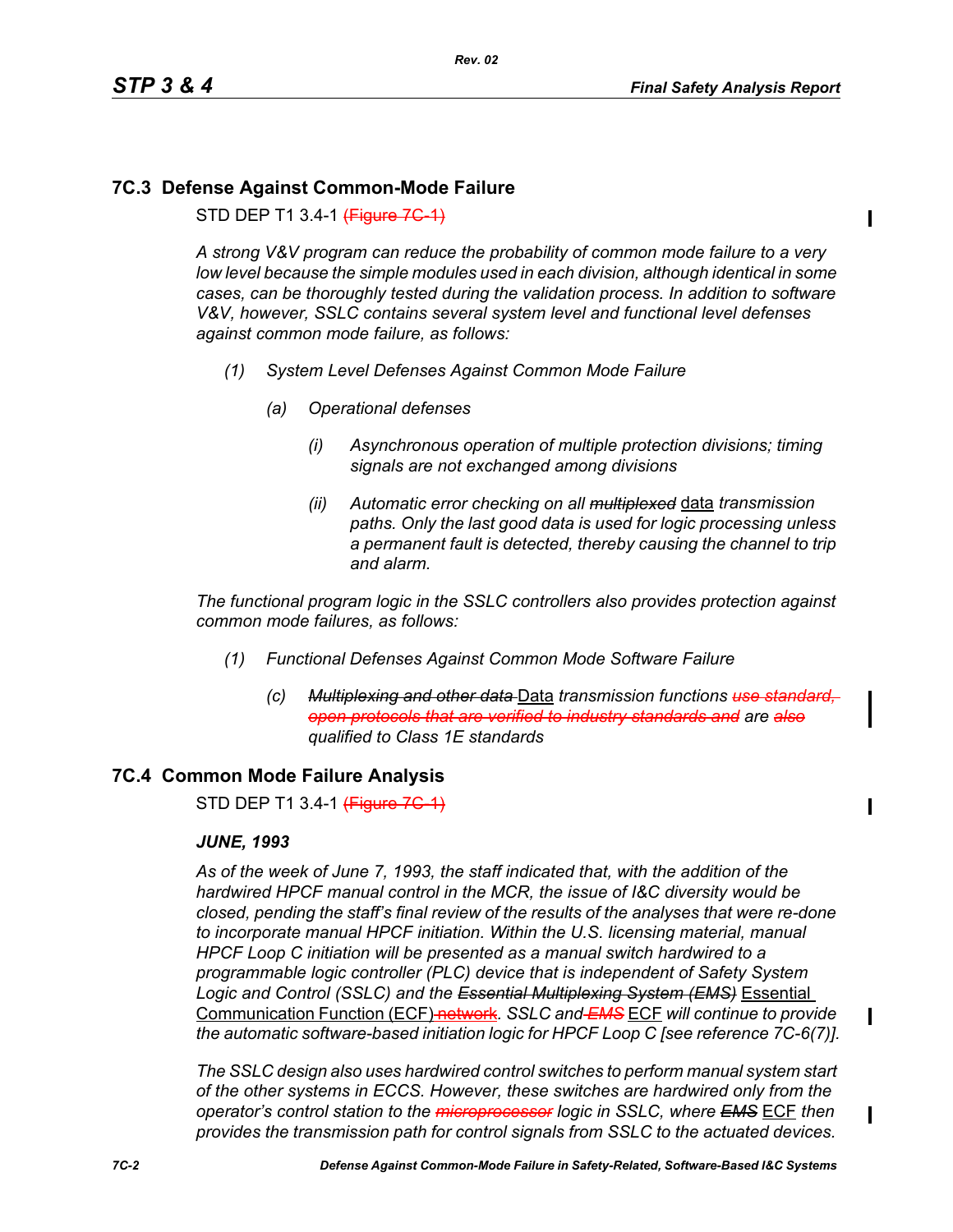Π

*Control switch signals for individual control of pumps and valves are multiplexed transmitted from the operator's control station to SSLC and then through EMS* ECF *as stated above.*

### **7C.5 DETAILS OF FINAL IMPLEMENTATION OF DIVERSITY IN ABWR PROTECTION SYSTEM**

STD DEP T1 3.4-1 (Figure 7G-1)

*To maintain protection system defense-in-depth in the presence of a postulated worstcase event (i.e., undetected, 4-division common mode failure of all communications or logic processing functions in conjunction with a large break LOCA), diversity is provided in the form of hardwired backup of reactor trip, diverse display of important process parameters, defense-in-depth arrangement of equipment, and other equipment diversity as outlined below (many of these features were included in the original protection system design; refer to Figure 7C-1 for details of how those additional diverse features, added as a result of the CMF analyses discussed in the previous section, have been implemented). Note that diverse equipment can be in the form of digital or non-digital devices as long as these devices are not subject to the same common mode failure as the primary protection system components:*

- *(2) Defense-in-depth configuration:*
	- *(a) Fail-safe RPS and fail-as-is ESF in separate processing channels*
	- *(b) Control systems supporting diverse injection are independent of RPS and ESF in separate triplicated processing network using diverse hardware and software from the Essential Multiplexing System* Essential Communication Function (ECF) *network*
- *(3) Equipment diversity*
	- *(d) HPCF manual start in loop C (Division III) is implemented in equipment that is diverse from the automatic start function. All interconnections are hardwired and control and interlock logic is provided in the form of either discrete logic gates or programmable logic that is diverse from the automatic start logic. The signal path of the manual logic is independent from that of the automatic logic up to the actuated device drivers (e.g., motor control centers or switchgear). The manual start function is not implemented in the automatic logic; however, the logic reset switch is common to both the automatic and manual logic. In addition to the manual start function, which performs all necessary control actions as a substitute for automatic start, other supporting hardwired functions are provided in loop C as follows:*
		- *(v) Remote shutdown system (analog* diverse*, hardwired) provides shutdown cooling functions and continuous local display of monitored process parameters.*